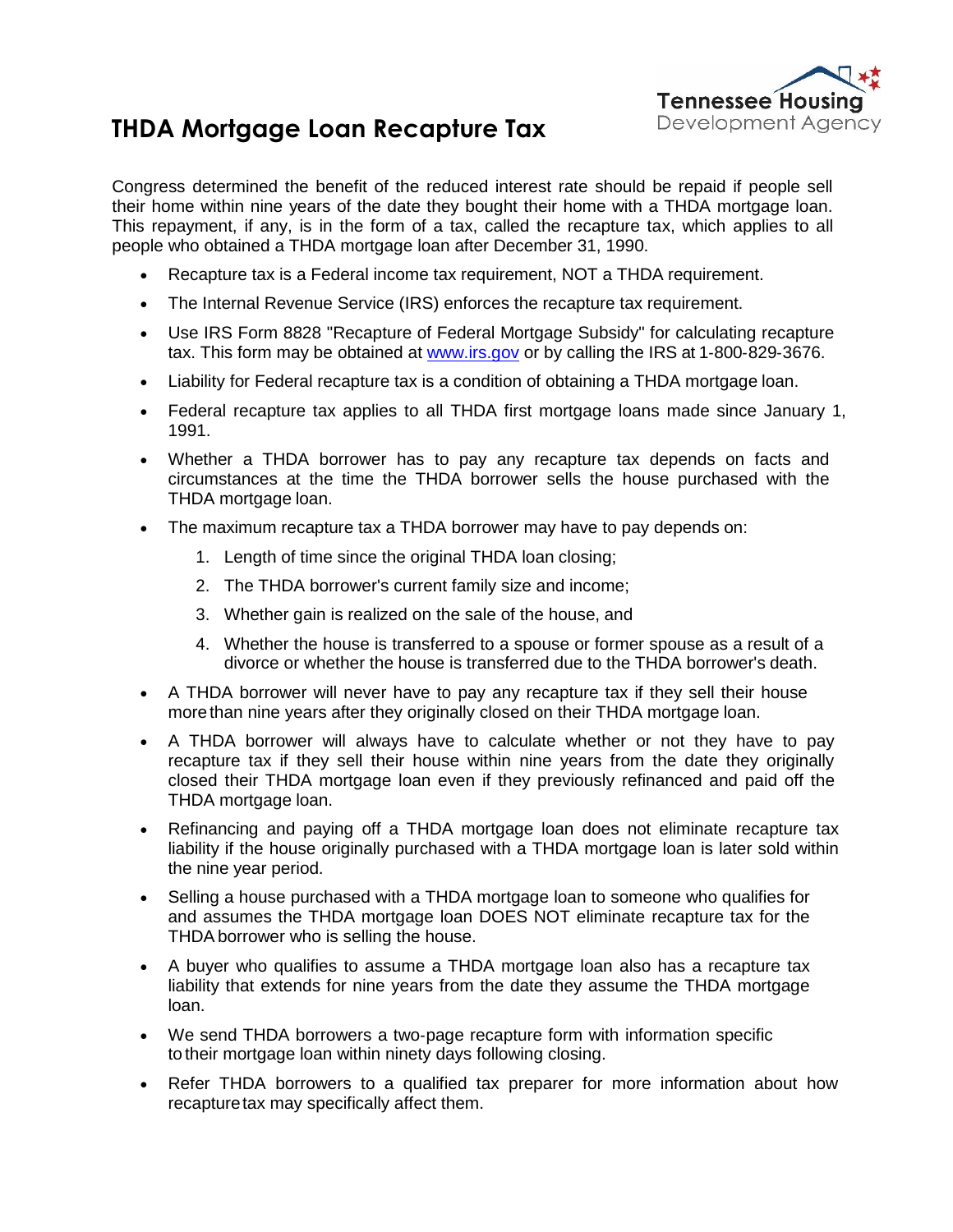## **RECAPTURE TAX REIMBURSEMENT**

Federal law provides for a possible Recapture Tax when homeowners sell their home within the first nine years, income exceeds the IRS established limits and a net profit was made on the sale of the home after receiving a mortgage through THDA. In order to remove the confusion and complexity of paying a recapture tax when the home is sold, THDA will reimburse any THDA homebuyer who purchases their home on or after May 1, 2021, the amount of recapture tax the homebuyer pays to the IRS in connection with the sale of the home.

THDA will not calculate the recapture amount. Upon sale or disposition of the residence, the borrower(s) must calculate the recapture or consult a tax advisor or the IRS. IRS Form 8828 must be filed for the year in which the home was sold or otherwise disposed of.

In order to request a recapture tax reimbursement from THDA the borrower is responsible for the following items:

- Providing an originally signed IRS Form 4506, Request for Copy of Tax Return. The borrower(s) must instruct the IRS, by using IRS Form 4506, to send THDA a copy of each borrower's federal tax return covering the calendar year the residence was sold. An originally signed IRS Form 4506, completed by every Borrower, permitting THDA to obtain a copy of each Borrower's federal tax return, including IRS Form 8828, Recapture of Federal Mortgage Subsidy. THDA will pay any fees associated with obtaining your tax return from the IRS.
- Copy of signed and filed federal tax return, including completed IRS Form 8828, Recapture of Federal Mortgage Subsidy, for the year in which the home was sold or otherwise disposed of.
- Proof federal taxes were paid
- Copy of Final Closing Disclosure issued in connection with the disposition of your home
- Request for Recapture Tax Reimbursement form

THDA will process the request for reimbursement when copies of the borrower(s) tax returns are received from the IRS. THDA will only reimburse the recapture amount actually paid, but will not reimburse fees, interest, expenses or penalties incurred.

Be advised that THDA will issue an IRS Form 1099 so the amount of any recapture tax that THDA reimburses to the borrower will be reported to the IRS as income**.**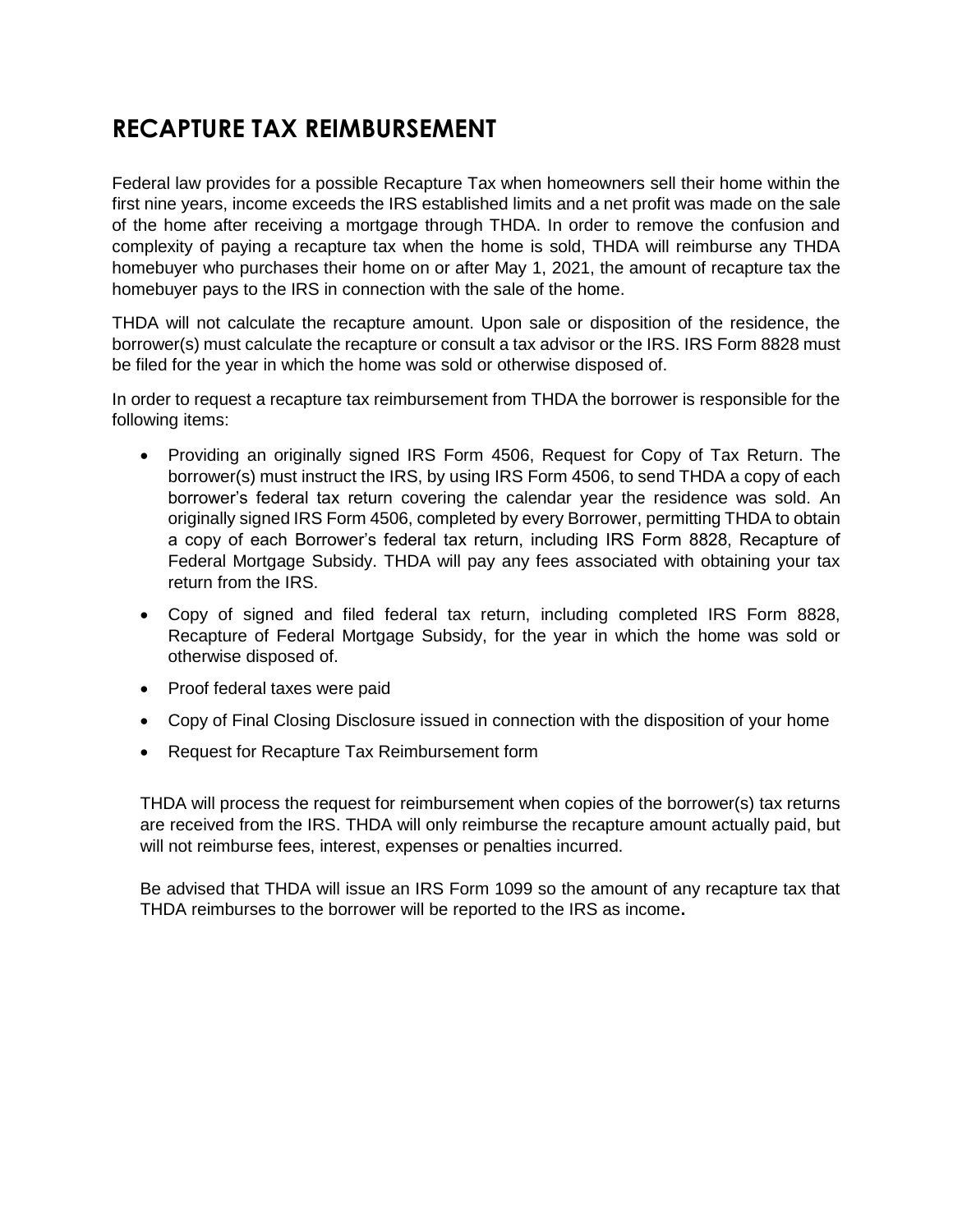

## **Request for Recapture Tax Reimbursement**

I/we, the undersigned Borrower(s) requests reimbursement of the Recapture Tax paid following the sale or other disposition of my/our property. This property was purchased with a mortgage loan financed with funds made available by Tennessee Housing Development Agency (THDA) Single Family Mortgage Revenue Bond Program.

Certain information relating to the mortgage loan is as follows:

| Phone number(s): $\frac{1}{\sqrt{1-\frac{1}{2}}\sqrt{1-\frac{1}{2}}\sqrt{1-\frac{1}{2}}\sqrt{1-\frac{1}{2}}}}$ |
|----------------------------------------------------------------------------------------------------------------|
| Email Address: <u>International Address</u>                                                                    |
| Purchase Price of Home: ________________________ Mortgage Loan Closing Date: _______________________           |
|                                                                                                                |
|                                                                                                                |
|                                                                                                                |
|                                                                                                                |
|                                                                                                                |

As part of this request for reimbursement, I/we make the following statements, representations, and warranties:

- 1. The Recapture Tax reported to the Internal Revenue Service (IRS) was calculated by me/us, either alone or with the assistance of a tax advisor or the IRS. I/we have neither requested nor relied on THDA to calculate the Recapture Tax. I/we acknowledge that THDA will not calculate the amount of Recapture Tax on my/our behalf and has no obligation or responsibility to verify the accuracy of the calculations.
- 2. I/we understand that THDA will reimburse me/us only for the amount of the Recapture Tax I/we paid, as reported to the IRS Form 8828, *Recapture of Federal Mortgage Subsidy.* I/we further understand THDA will not reimburse for any fees, interest, expenses or penalties incurred in connection with the Recapture Tax.
- 3. The information contained in my/our tax return for the calendar year in which a disposition of this home occurred was true and accurate as of the date the return was filed with the IRS. Such information, together with the information included in this request for reimbursement of my/our Recapture Tax and in any documents or item requested by THDA, is or will be correct as of the date submitted to THDA.